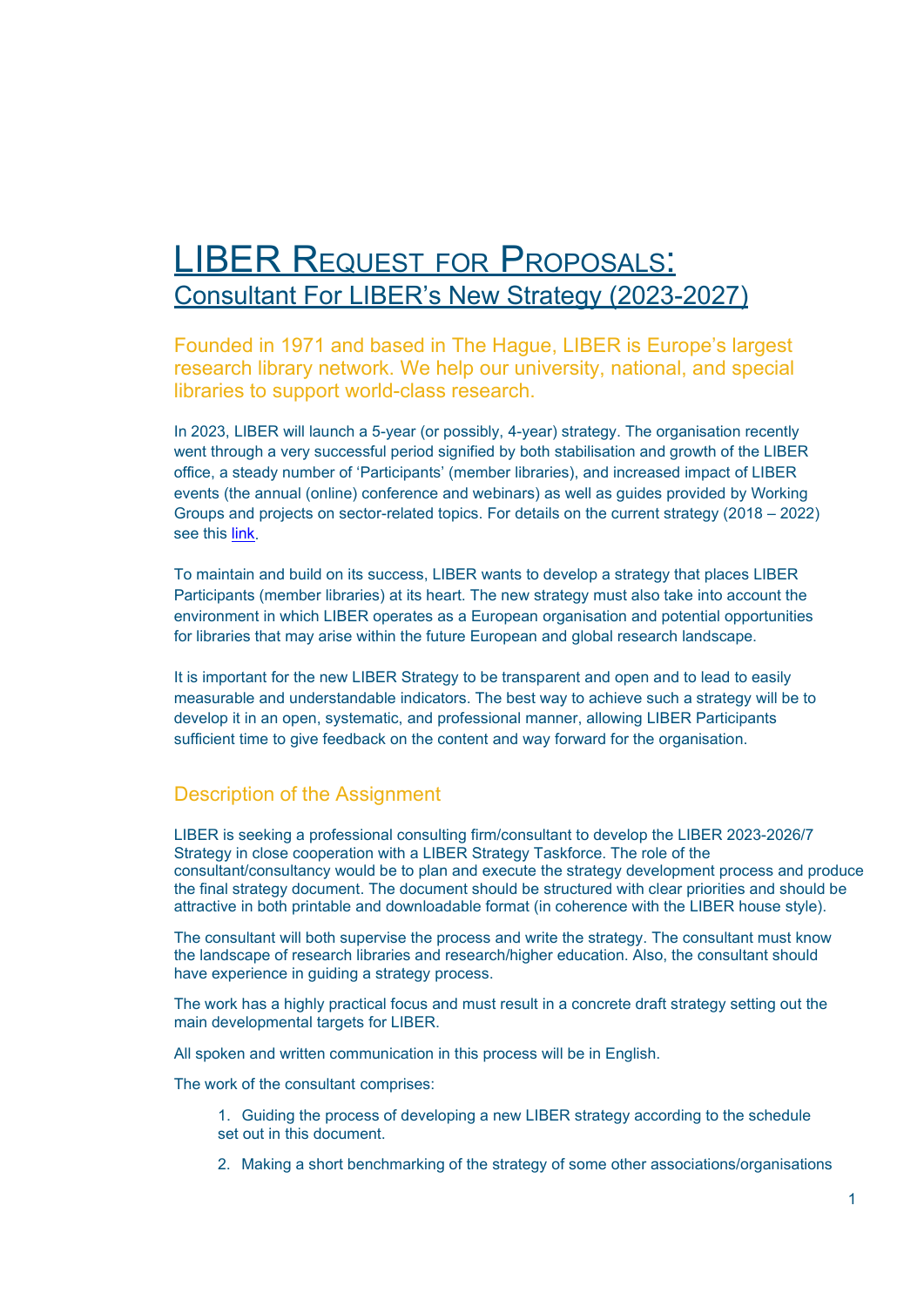to create a strategy that is on the one hand coherent with twin organisations, but on the other hand specific and different enough to show where the core activity of LIBER lies. The organisations to be included will be nominated by the Strategy Taskforce (with a maximum of 10).

3. Collecting input from different key actors as mentioned in this document by means of interviews, workshops and/or other meetings.

- 4. Feeding input from the different stakeholders back to the Strategy Taskforce.
- 5. Writing the overall strategy document.

The consultant will be supported by both the LIBER Strategy Taskforce and the LIBER Office. The Strategy Taskforce will provide the consultant with substantive input about the current and new strategy and will discuss the results of the various feedback moments with the consultant.

The LIBER Office (Executive Director, Executive Assistant, Communications Manager) will assist the consultant with:

- 1. Organising meetings and interviews.
- 2. Taking minutes of meetings and interviews.
- 3. Communication to the various stakeholders during the process through LIBER's various media channels.
- 4. The design of the final strategy document that will be written by the consultant.

## Key Actors

The key actors in the developing of the strategy are:

## **1. The LIBER Executive Board**

The Executive Board is responsible for the development of the Strategy and should be involved in scoping and signing off on the final version.

#### **2. The LIBER Strategy Taskforce**

Whilst it is ultimately the responsibility of the President and the Executive Director to present the final strategy to the LIBER Participants on behalf of the Executive Board, the process of gathering input and developing the strategy will be led by a core team from the Executive Board consisting of the President, the Vice-President, the Treasurer, two Steering Committee Chairs, two Executive Board members and the Executive Director.

#### **3. LIBER Participants**

LIBER Participants (the members of LIBER) must have opportunities to engage throughout the strategy process both at LIBER events and via online platforms. A note here is that the LIBER Participants consist of (consortia and associations of) research libraries, national libraries and special libraries and each of these types may have different input. The Steering Committees will be essential to providing fora for discussion.

### **4. The LIBER Office**

The employees of the LIBER Office are the first point of contact for the LIBER Participants and they participate in the European projects in which LIBER is represented. As a result, they are well informed about what is going on in the network and where the cross-links are.

### **5. European Research Stakeholders**

As well as an environmental analysis, it may be worthwhile gathering direct feedback on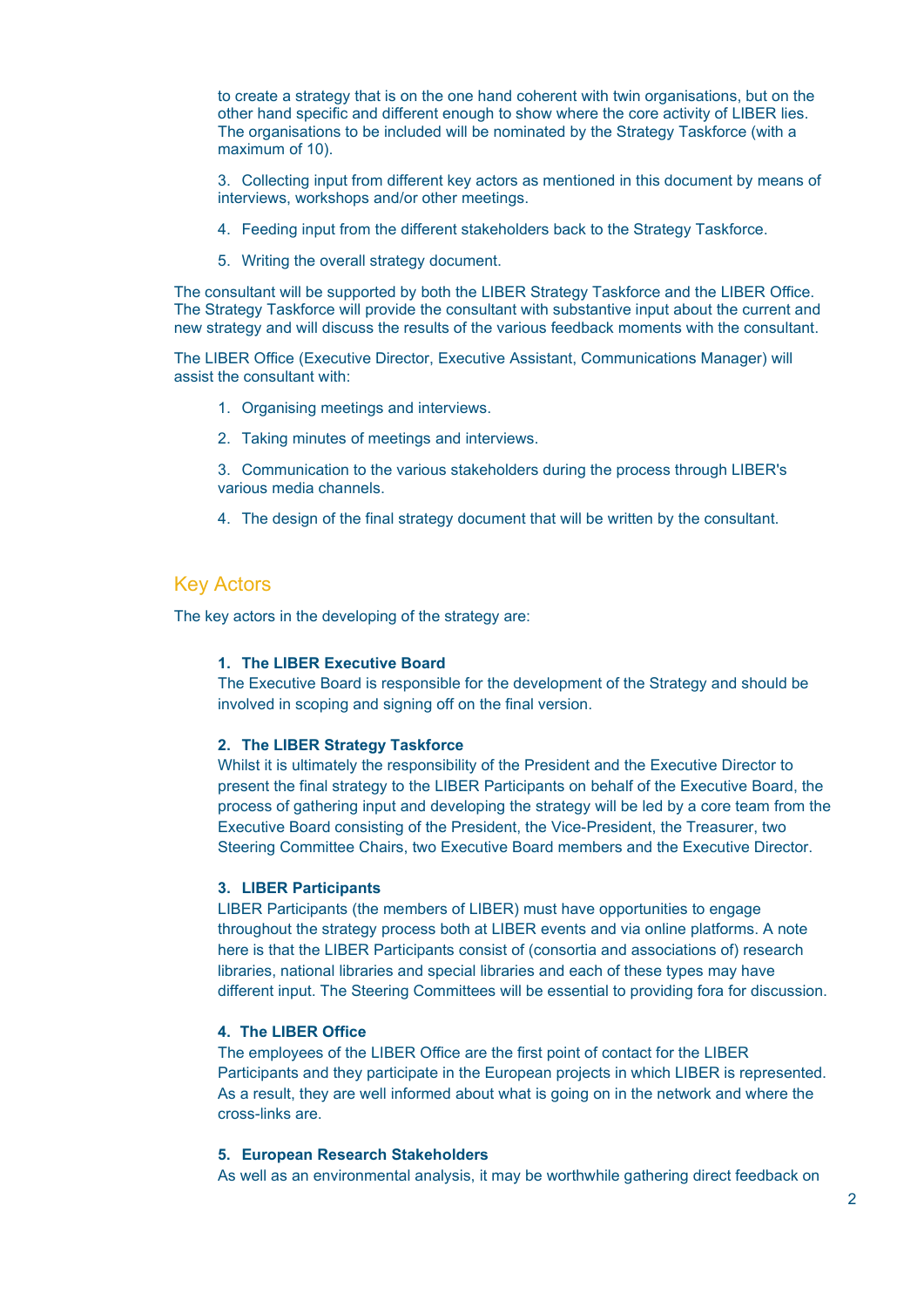the strategic direction of LIBER from stakeholders in this area.

### **6. International Partner Organisations**

LIBER has partnerships with various organisations and cooperates with dozens of organisations on a project basis. Analysis of the strategy of these organisations is needed to identify potential synergies for collaboration and overlaps indicating areas that LIBER may not need to address.

It is expected that a total of about 15-20 meetings will take place with the various stakeholder groups, which will be supervised by the consultant.

## Schedule for Developing the Strategy and the Duration of Assignment

The consultant's assignment will start in April 2021 and end in June 2022 when the strategy is presented to the LIBER Executive Board for final approval. The consultant is asked to commit to the below schedule. This schedule ensures timely delivery of the strategy so that it can be launched in October 2022.

## **2021:**

| February | <b>Establishment of the Strategy Taskforce</b>                              |
|----------|-----------------------------------------------------------------------------|
| March    | Launch of tender for consultancy                                            |
| April    | Award of tender                                                             |
| May      | First meeting of the Strategy Taskforce (create framework)                  |
| June     | Gathering input from LIBER Participants in the "Knowledge Cafe" at the      |
|          | LIBER Annual Conference, 24 June 2021)                                      |
| August   | Third meeting of Strategy Taskforce                                         |
| October  | Executive Board workshop on strategy framework and concepts                 |
|          | November Test a first draft strategy with European stakeholders             |
| 2022:    |                                                                             |
| February | Draft Strategy presented to Executive Board                                 |
| June     | Presentation of the draft strategy and workshops on implementation plans at |
|          | the Annual Conference.                                                      |
|          | Vote on final version at the Meeting of Participants at the Annual          |
|          | Conference.                                                                 |

October Launch of new Strategy 2023-2026/7.

## Location of Work

The LIBER Office is located in The Hague. Here (progress) meetings can take place between the Executive Director of LIBER and the consultant. During the pandemic with the current restrictions on travel, all meetings, interviews, and workshops will be conducted online.

## Requirements for Proposals

We expect you to come with a proposal for the abovementioned work and activities. The proposal must include:

- A. A proposal for the work and activities.
- B. Two examples of strategy projects you have successfully led in the past.
- C. A CV, or CVs, of the proposed consultant(s), demonstrating knowledge of the

research library and research/higher education sectors.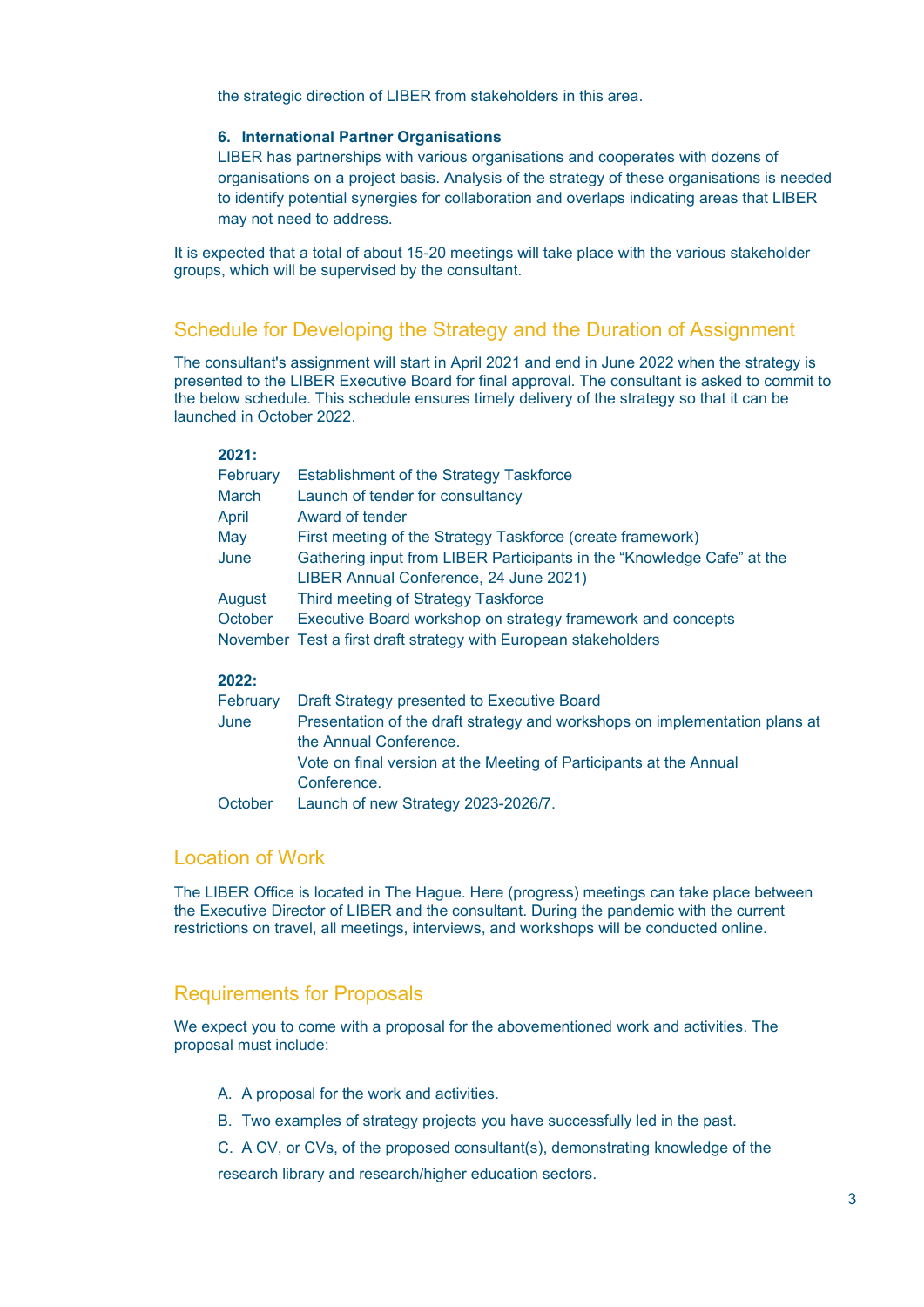D. A proposal for a fixed price (including VAT) for the work and activities.

# Requirements for the consultant

We expect that the consultant:

- Has a good knowledge of the network of research libraries, research and higher education.
- Has experience in guiding a strategy process.
- Has an excellent oral and written knowledge of the English language.

# Applicable Conditions

The agreement will be concluded with Stichting LIBER.

The ARVODI 2018 conditions will apply to the assignment to be granted. Any remarks about the conditions that apply to this engagement must be made known with your offer.

General conditions of sale, sector conditions, or other conditions of the Tenderer are expressly excluded and do not apply to this agreement.

## Other Conditions Attached to this Request for Proposals

- The consultant cannot derive any rights to reimbursement of quotation costs or to obtaining the order from this Request for Proposals.
- LIBER may (temporarily) suspend and/or revoke this Request for Proposals. In such a situation, you are not entitled to reimbursement of the costs incurred for this Request for Proposals.
- By submitting a Proposal, you declare that you meet all the requirements set out in this Request for Proposals and that you agree to the terms and conditions set.

| <b>Activity</b>                              | Date          |
|----------------------------------------------|---------------|
| <b>Send Request for Proposals</b>            | 08-03-2021    |
| Deadline for asking questions                | 19-03-2021    |
| Sending Note of Information                  | 24-03-2021    |
| Deadline for submission<br>proposals (offer) | 31-03-2021    |
| <b>Interviews</b>                            | 12 April 2021 |
| Communication of the decision                | 16-04-2021    |
| Commencement date of<br>agreement            | 26-04-2021    |

LIBER reserves the right to change the above proposed schedule. In the event that LIBER proceeds to change the intended schedule, this will be communicated to all parties concerned. Tenderers cannot derive any rights from this intended schedule. The dates mentioned in this (or the amended) schedule for the submission of questions and the submission of proposals are regarded as deadlines.